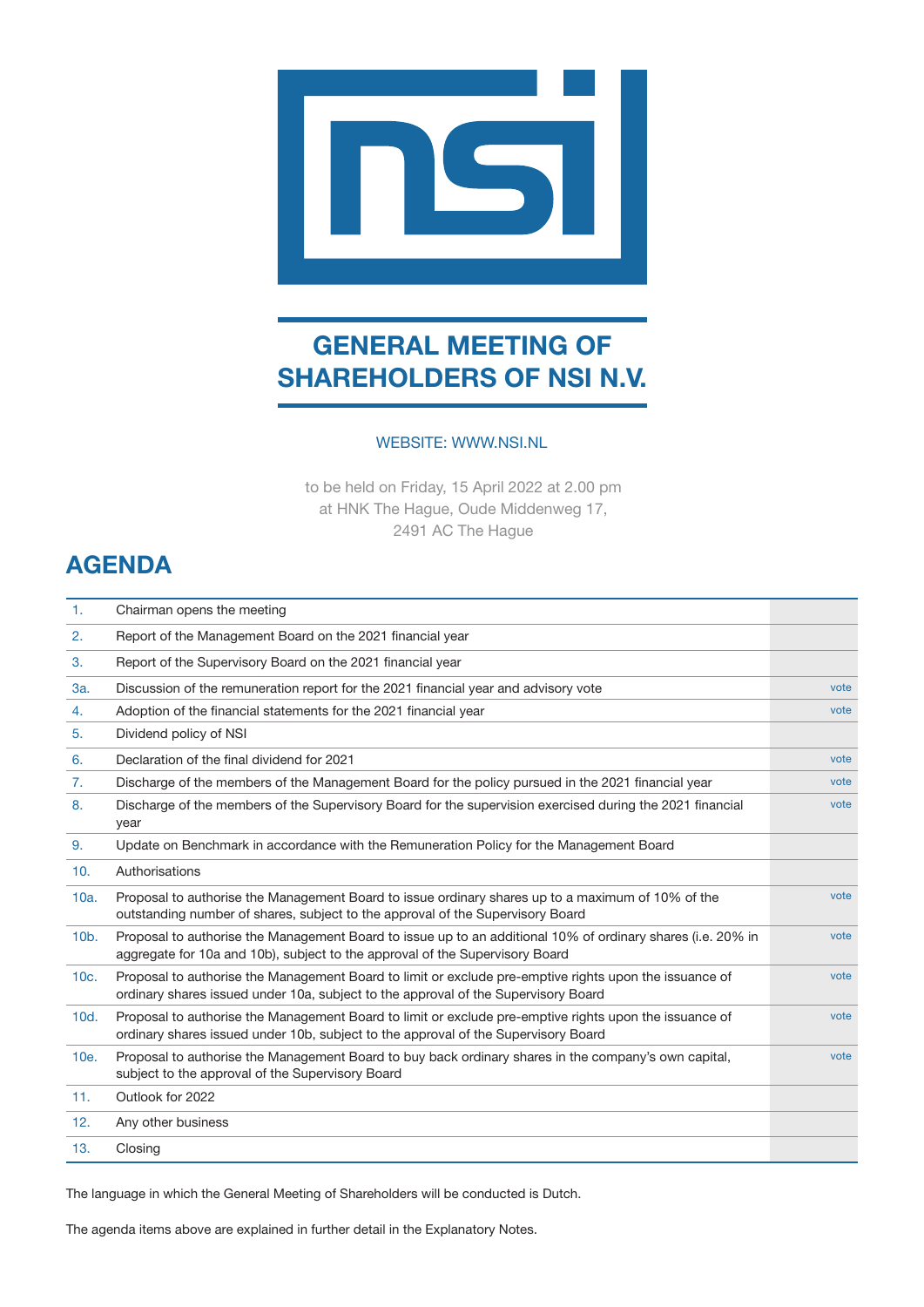## **EXPLANATORY NOTES**

to the agenda of the General Meeting of Shareholders of NSI N.V. on Friday, 15 April 2022

#### **2. REPORT OF THE MANAGEMENT BOARD ON THE 2021 FINANCIAL YEAR**

The Management Board will give a presentation on the developments in 2021, which are also described in the 2021 annual report.

#### **3. REPORT OF THE SUPERVISORY BOARD ON THE 2021 FINANCIAL YEAR**

The Supervisory Board will report on the main aspects of its supervisory activities during 2021, as also described in the 2021 annual report.

#### **3a. DISCUSSION OF THE REMUNERATION REPORT FOR THE 2021 FINANCIAL YEAR AND ADVISORY VOTE**

The remuneration report for the 2021 financial year will be discussed in the General Meeting of Shareholders to obtain an advisory vote. Reference is made to the remuneration report that is published on the company's website and the information in the 2021 financial statements on pages 126-127 of the 2021 annual report.

#### **4. ADOPTION OF THE FINANCIAL STATEMENTS FOR THE 2021 FINANCIAL YEAR**

The General Meeting of Shareholders will be invited to adopt the financial statements of NSI N.V. for the 2021 financial year. Prior to the motion being put to the vote, the shareholders will be given the opportunity to put questions to the Management Board and Supervisory Board regarding the annual report, the financial statements and agenda items 2 and 3, and to the external auditor concerning its opinion on the financial statements and its audit operations.

#### **5. DIVIDEND POLICY OF NSI**

In accordance with best practice provision 4.1.3 iii of the Dutch Corporate Governance Code, the policy of NSI with regard to additions to the reserves and on dividends shall be dealt with and explained as a separate item on the agenda at the General Meeting of Shareholders. The current dividend policy - as adopted by the General Meeting of Shareholders of 2014 - is to pay out in cash at least 75% of the direct result (and as of 2017 of the comparable EPRA EPS).

For practical reasons, the dividend is distributed twice a year: an interim dividend after the publication of the half year interim results and a final dividend after approval of the dividend by the General Meeting of Shareholders.

NSI will offer shareholders the option of receiving the final dividend in cash, in stock or a combination of both, subject to the General Meeting of Shareholders agreeing to this by adopting the proposed final dividend for 2021.

This voluntary choice allows shareholders to decide what best fits their needs whilst offering NSI the opportunity of keeping liquidity within the company. This liquidity can subsequently be used for investment purposes, cash management or to pay off loans.

#### **6. DECLARATION OF THE FINAL DIVIDEND FOR 2021**

In line with the current dividend policy (a pay out in cash of at least 75% of the EPRA EPS, see also agenda item 5 above), NSI is proposing a final dividend of €1.12 per share. This brings the total dividend for 2021 to €2.16 per share, of which €1.04 has already been distributed as interim dividend.

The distribution will be payable either wholly in cash or in new ordinary shares out of the share premium reserve, at the option of the shareholder.

Dividend in cash will be subject to a deduction of 15% Dutch dividend withholding tax. The stock dividend is paid out of the tax-exempt share premium reserve and is thus free from withholding tax in the Netherlands. Where shareholders have opted to receive their dividend in shares, the corresponding cash value of €1.12 per share will be deducted from the profit attributable to shareholders and added to the reserves.

The maximum percentage of the total dividend amount that is available for stock dividend will be determined in accordance with the requirements of the FBI-regime. If shareholders overall opt to receive an aggregate distribution in shares which exceeds this maximum percentage, those who have opted for distribution in the form of shares will be assigned the stock dividend on a pro rata basis, with the remainder being distributed in cash subject to deduction of the aforementioned 15% Dutch dividend withholding tax.

The shares will be listed ex dividend on 20 April 2022.

The dividend record date will be 21 April 2022.

The period for choosing between a stock dividend and a cash dividend will commence on 22 April and end on 5 May 2022 (3.00 p.m. CET). Subject to adoption, the proposed final dividend will be paid on 10 May 2022.

The proposed final dividend amounts to €22,062m. The final dividend is charged to the profit reserves.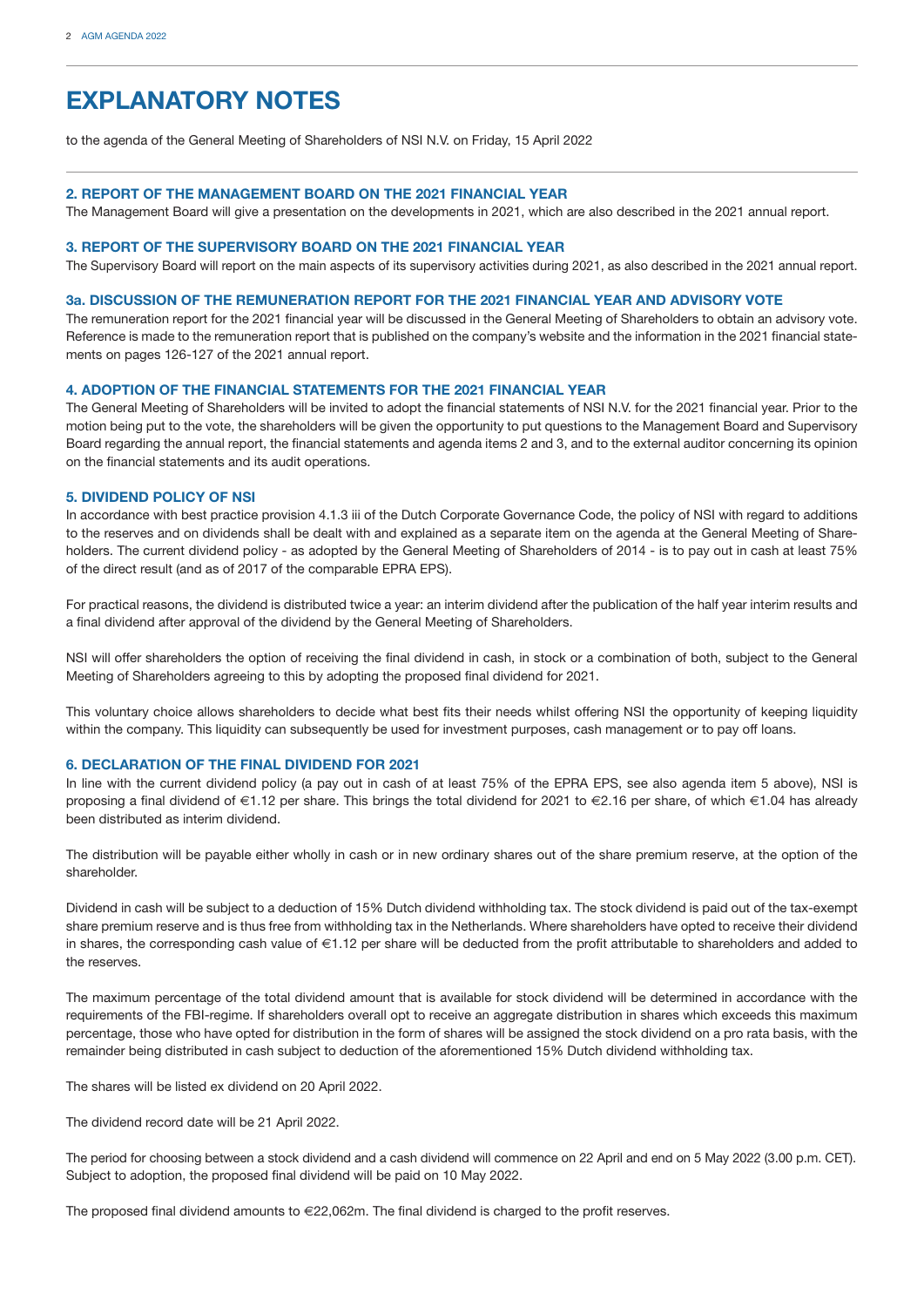## **7. DISCHARGE OF THE MEMBERS OF THE MANAGEMENT BOARD FOR THE PERFORMANCE OF THEIR MANAGEMENT DUTIES IN THE 2021 FINANCIAL YEAR**

The General Meeting of Shareholders is invited to discharge the members of the Management Board (In 2021 being Bernd Stahli (CEO) and Alianne de Jong (CFO)) from liability in respect of the performance of their duties during the 2021 financial year, to the extent that such performance is apparent from the financial statements or from information otherwise provided to the General Meeting of Shareholders prior to the adoption of the resolution.

## **8. DISCHARGE OF THE MEMBERS OF THE SUPERVISORY BOARD FOR THE SUPERVISION EXERCISED DURING THE 2021 FINANCIAL YEAR**

The General Meeting of Shareholders is invited to discharge the members of the Supervisory Board from liability in respect of the performance of their supervisory duties during the 2021 financial year, to the extent that such performance is apparent from the financial statements or from information otherwise provided to the General Meeting of Shareholders prior to the adoption of the resolution.

### **9. UPDATE ON BENCHMARK IN ACCORDANCE WITH THE REMUNERATION POLICY FOR THE MANAGEMENT BOARD**

The remuneration policy for members of NSI N.V.'s Management Board (hereafter: "the Policy"), lastly adopted in the General Meeting of Shareholders of 24 April 2020, determines the level of Total Direct Compensation (hereafter "TDC", defined as annual base fee + Short Term Incentive at target + Long Term Incentive at target) for members of the Management Board of NSI based on both the (internal) pay levels within the company and the remuneration levels of comparable listed companies in the Dutch marketplace ("the Reference Group"). The reference companies for NSI have been defined in the Policy as AScX listed companies, excluding Financial Services organizations, and including Wereldhave (AMX listed Real Estate company).

For NSI's CEO and CFO, the Policy deems a market positioning of the TDC level at 90% of the median of the Reference Group to properly reflect the weight of these functions and the complexity and diversity of NSI's business and revenue levels within the Reference Group. In 2018 – during the preparation of the 2019 version of the Policy - an initial benchmark of the Reference Group was conducted for both the CEO and CFO position on the most recently disclosed data and the actual TDC at target levels were set.

The Policy provides that the Supervisory Board will conduct benchmarks every three years to reassess NSI's competitiveness in the marketplace and the fairness of the internal pay differences.

The Policy further requires the Supervisory Board to review the composition of the Reference Group every three years to ensure an appropriate market assessment.

#### REFERENCE GROUP

The Policy defines the reference companies as AScX listed companies, excluding Financial Services organizations, and including Wereldhave (AMX listed Real Estate company). This resulted in 2019 in a Reference Group of the following nineteen companies.

| Reference companies 2019         |                          |  |  |
|----------------------------------|--------------------------|--|--|
| <b>Accell Group</b>              | <b>ICT Group</b>         |  |  |
| Amsterdam Commodities            | Kendrion                 |  |  |
| Avantium                         | Nedap                    |  |  |
| Basic-Fit                        | Ordina                   |  |  |
| <b>Beter Bed Holding</b>         | Sif Holding              |  |  |
| <b>Brunel International</b>      | Stern Groep              |  |  |
| <b>Eurocommercial Properties</b> | <b>JUST EAT TAKEAWAY</b> |  |  |
| Fagron                           | <b>VastNed Retail</b>    |  |  |
| <b>ForFarmers</b>                | Wereldhave               |  |  |
| Heijmans                         |                          |  |  |

As pointed out in the Policy, this group may vary from time to time.

Following its review of the composition of the Reference Group the Supervisory Board has concluded that no changes are required to the composition of the Reference Group. The composition continues to be the AScX listed companies, excluding Financial Services organizations, and including Wereldhave.

However, several of the 2019 reference companies are no longer part of the AScX. E.g., JUST EAT TAKEAWAY has been promoted to the AEX. Other companies not yet part of the Reference Group in 2019 have meanwhile become part of the AScX, including Wereldhave, which is no longer a part of the AMX.

Therefor the Supervisory Board has updated the list of Reference Group companies to reflect the current AScX per January 11th, 2022, to make it again consistent with the definition of the Policy. This has resulted in a Reference Group of the following twenty companies.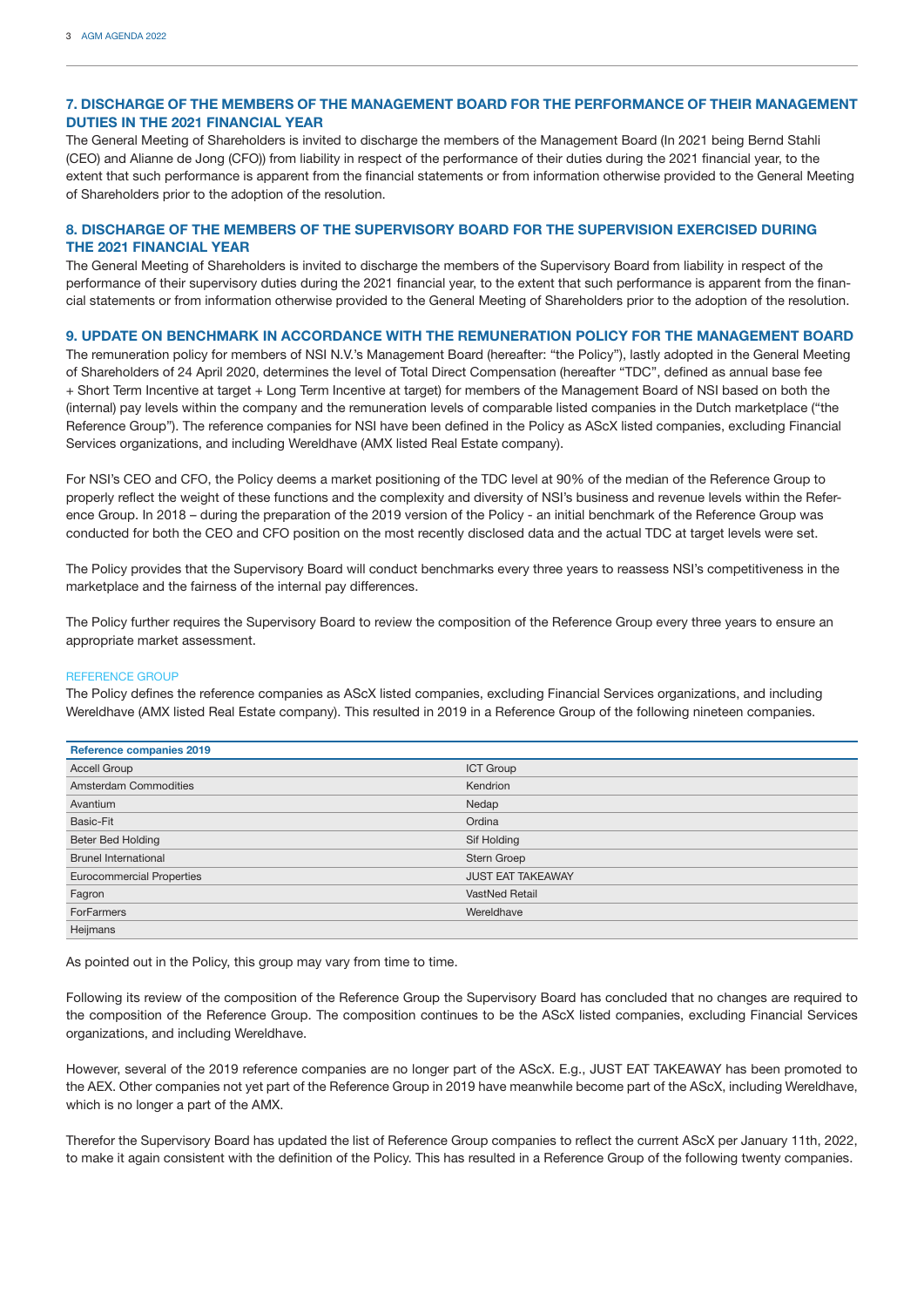| <b>Reference companies 2022</b> |                             |  |  |
|---------------------------------|-----------------------------|--|--|
| <b>Accell Group</b>             | Koninklijke BAM Groep (new) |  |  |
| Accsys (new)                    | Kendrion                    |  |  |
| Amsterdam Commodities           | Nedap                       |  |  |
| Avantium                        | Ordina                      |  |  |
| Lucas Bols (new)                | Pharming Group (new)        |  |  |
| B&S Group (new)                 | Sif Holding                 |  |  |
| <b>Brunel International</b>     | Sligro Food Group(new)      |  |  |
| CM.COM (new)                    | TomTom (new)                |  |  |
| <b>ForFarmers</b>               | <b>VastNed Retail</b>       |  |  |
| Heijmans                        | Wereldhave                  |  |  |

#### **BENCHMARK**

The Policy determines that the Supervisory Board will conduct benchmarks every three years to reassess NSI's competitiveness in the marketplace and the fairness of the internal pay differences.

#### NSI'S COMPETITIVENESS IN THE MARKETPLACE

The Supervisory Board has instructed Ernst & Young to conduct a benchmark of the current NSI Policy levels and set these against the most recently published remuneration policy levels (in 2020 Annual Reports) within the Reference Group as updated above (i.e., based on the composition of the AScX on January 11<sup>th</sup>, 2022). The benchmark was conducted between the 2020 Remuneration Policy levels of the Reference Group and the NSI 2020 Remuneration Policy level.

The benchmark compared the TDC levels set in the Remuneration Policies for performance "at target". The outcome of the benchmark is that at NSI both the CEO TDC and the CFO TDC have fallen below the Policy level of 90% of the median of the Reference Group as detailed in the table below.

For the CEO the difference between actual level and Policy level is 5% and for the CFO the difference is 15.5%.

| <b>Benchmark</b> | Current base fee NSI | Current<br><b>TDC NSI</b> | 90% of the median TDC<br>of the Reference Group<br>(= Policy Level TDC NSI) | Current TDC NSI as % of<br>90% of the median 2020<br><b>TDC of the Reference</b><br>Group | Difference in current<br>base fee NSI and implied<br>base fee at 90% of the<br>median level |
|------------------|----------------------|---------------------------|-----------------------------------------------------------------------------|-------------------------------------------------------------------------------------------|---------------------------------------------------------------------------------------------|
| CEO              | €415,000             | €747.000                  | €786.240                                                                    | 95%                                                                                       | €21.800                                                                                     |
| <b>CFO</b>       | €310,000             | €496.000                  | €587.250                                                                    | 84.46%                                                                                    | €57.031                                                                                     |

#### INTERNAL PAY DIFFERENCES

The Supervisory Board has also looked into the development of the internal pay levels. The average monthly salary of the employees has increased with 10.3 % compared to the 2019 levels and is set to increase further, due to an indexation of the NSI salary scales per January 1st, 2022 of 3%. The pay ratio between the base fee of the Management Board and the fixed salary of the employees has dropped from 5.39 in 2019 to 5.21 in 2020 and to 5.16 in 2021 and is set to drop to further to 5.01.

#### ADJUSTMENTS IN BASE FEE

Article 13 section 8 of the articles of association authorizes the Supervisory Board to establish the remuneration for the Management Board in accordance with the Policy.

In view of the results of the benchmark and the development of the internal pay levels the Supervisory Board has decided to adjust the TDC levels of the CEO and CFO as detailed below to bring the TDC levels back into the range provided for by the Policy.

The TDC's of the Management Board are adjusted towards the policy level by increasing the base fee of the CEO with 5% and the base fee for the CFO with 10%. In the table below the adjustments are summarized. The revised base fees apply as from 1 January 2022.

| <b>Adjustment</b> of the<br>current NSI TDC's<br>towards policy level | Current base fee NSI<br>+ applied increase in<br>percent | New base fee NSI | New TDC NSL | TDC NSI as % of 90% of Increase of base fee NSI<br>the median 2020 TDC<br>of the Reference Group<br>after increase | in Euro's |
|-----------------------------------------------------------------------|----------------------------------------------------------|------------------|-------------|--------------------------------------------------------------------------------------------------------------------|-----------|
| CEO                                                                   | €415.000 + 5%                                            | €435.750         | €784.350    | 99.76%                                                                                                             | €20.750   |
| <b>CFO</b>                                                            | $€310.000 + 10\%$                                        | €341.000         | €545,600    | 92.91%                                                                                                             | €31.000   |

In the spirit of NSI's reputation for paying a fair and reasonable remuneration that stays clear from excessive payments the increase does not fully adjust to 100% of the Policy level and the results of the 2020 reference year have not been aged or indexed for inflation. In the General Meeting of Shareholders, the chairman of the Remuneration Committee will explain the benchmark and the resulting adjustments in more detail.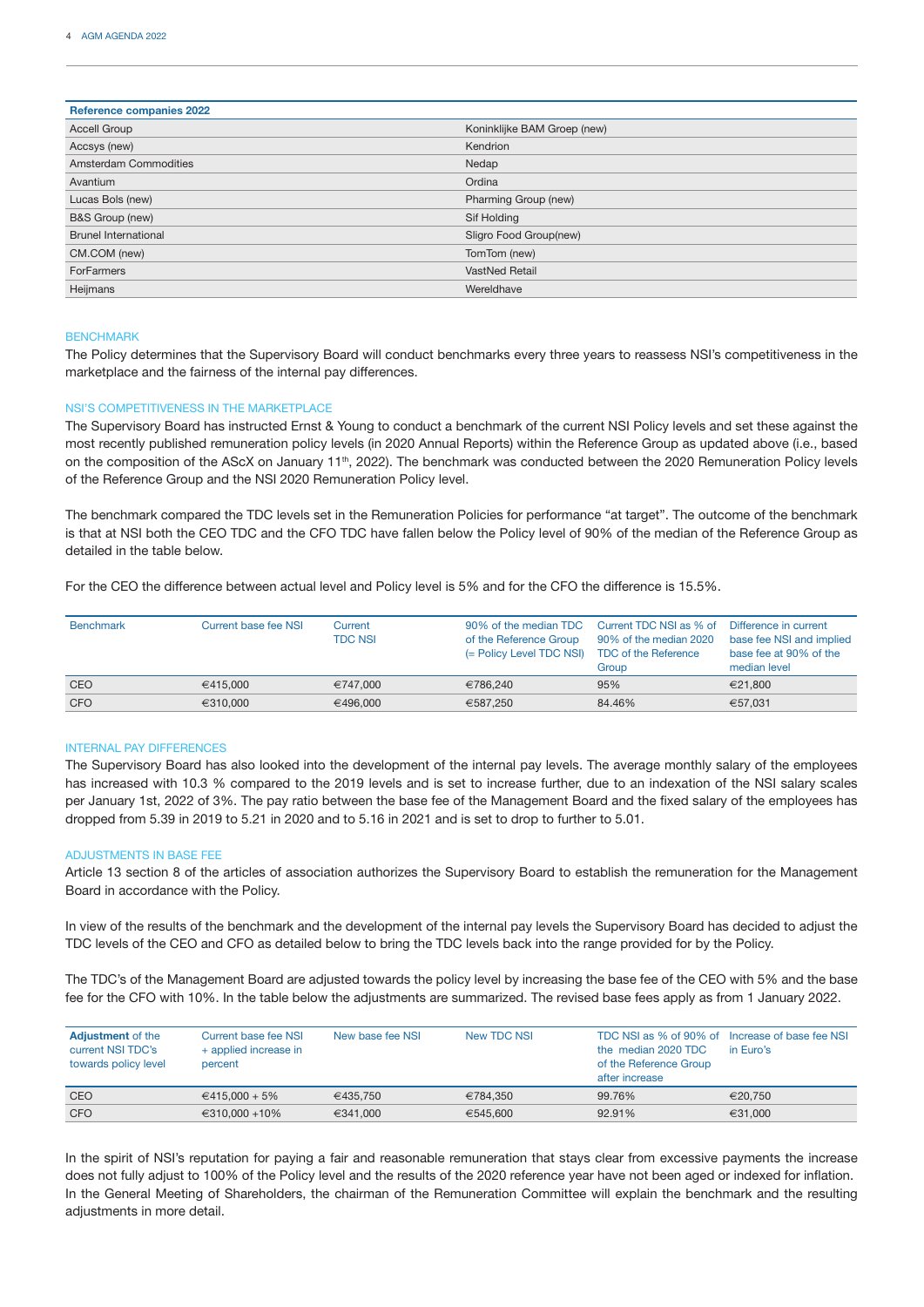#### REVIEW OF THE REMUNERATION POLICY

The Supervisory Board intends to conduct a comprehensive review of the Policy. The Supervisory Board will look into the (definition of) the Reference Group for the base fee, the peer group and the vesting level for the Long Term Incentive, the target areas and metrics set for the Short Term Incentive and Long Term Incentive, including forward-looking performance measures for the latter and the question how to give sustainability targets and performance a more prominent role in the Policy. The Supervisory Board will report on its findings in the 2023 AGM. Dependent on the outcome of the review a proposal for an amendment of the Policy may be submitted to the General Meeting of Shareholders.

Following the implementation of the EU SRD-2 Directive into Dutch law, companies are required to submit their remuneration policy for a binding vote at least every four years. The current Policy was proposed to and adopted by the General Meeting of Shareholders of 24 April 2020. This means the Policy is in any case set for a renewal of the binding vote in the 2024 AGM.

#### **10. AUTHORISATIONS**

The Extraordinary General Meeting of Shareholders of 11 December 2014 discussed the policy with regard to the agenda items set out below. In accordance with that policy and with best practice provision 4.1.4 of the Dutch Corporate Governance Code the items below are placed on the agenda and explained in the Explanatory Notes to the agenda every year. The scope of each of the authorisations as requested under this agenda item 10 is consistent with the market practice at the majority of Dutch listed companies.

## **10a. PROPOSAL TO AUTHORISE THE MANAGEMENT BOARD TO ISSUE ORDINARY SHARES UP TO A MAXIMUM OF 10% OF THE OUTSTANDING NUMBER OF SHARES, SUBJECT TO THE APPROVAL OF THE SUPERVISORY BOARD**

The Management Board and Supervisory Board propose that the Management Board be designated as the body authorised to issue ordinary shares, including the granting of rights to acquire ordinary shares (after having obtained approval from the Supervisory Board). This authorisation is limited to a maximum of 10% of the outstanding number of shares on the date of issue. This authorisation is limited to a period of 18 months, which period can be extended at a meeting of shareholders at the request of the Management Board and Supervisory Board.

### **10b. PROPOSAL TO AUTHORISE THE MANAGEMENT BOARD TO ISSUE UP TO AN ADDITIONAL 10% OF ORDINARY SHARES (I.E. 20% IN AGGREGATE FOR 10A AND 10B), SUBJECT TO THE APPROVAL OF THE SUPERVISORY BOARD**

The Management Board and Supervisory Board propose that the Management Board be designated as the body authorised to issue ordinary shares, including the granting of rights to acquire ordinary shares (after having obtained approval from the Supervisory Board). This authorisation is limited to a maximum of 10% of the outstanding number of shares on the date of issue, in excess of the 10% referred to under 10a. This authorisation shall be used by the Management Board only in case of the following specific circumstances: the implementation of a merger or a takeover, and/or the acquisition of property assets or property portfolios or the refinancing thereof. This authorisation is limited to a period of 18 months, which period can be extended at a meeting of shareholders at the request of the Management Board and Supervisory Board.

Management Board and Supervisory Board acknowledge that in relation to the proposals under 10b and 10d. several proxy voting guidelines by institutional shareholder service providers either recommend to vote for a maximum of 10% only for any purpose *(ISS Continental Europe Proxy Voting Guidelines, published December 13, 2021 page 17 and Eumedion Corporate Governance Manual, 2022 Edition page 49)* or generally recommend to vote against any authority to issue shares without preemptive rights in excess of 10% of the issued share capital but to consider any requests for a higher authorization on a case by case basis taking into account the rationale provided by the Company. *(Glass Lewis 2022 Policy Guidelines Netherlands, page 22)*

The information outlined below aims to provide this rationale and to give the Company's shareholders important context necessary to make their decision with respect to the proposals set forth under 10b and 10d.

The Management Board currently does not have a specific intention to issue new shares but continues to see interesting acquisition opportunities and would like to be able to issue shares on short notice to finance or refinance acquisitions. The Management Board acknowledges that pre-emptive rights are an important shareholder right that should only be waived to a limited degree. As a consequence, the proposals under 10b and 10d to issue a further 10% (20% on aggregate) of the outstanding number of shares under the exclusion of the pre-emptive rights are qualified to the specific circumstances, mostly acquisitions.

In several recent transactions the Management Board has experienced first-hand that NSI, by being able to act quickly and by working with short timelines, is identified as preferred bidder, even where NSI was not necessarily offering the highest price. This flexibility is valuable as it has helped drive returns for shareholders. By way of example, early 2021 NSI was able to secure a portfolio deal at a very attractive price (€79.8m, 5.8% for mostly inner city locations) in an off-market transaction thanks to said flexibility.

Deal certainty is a powerful incentive in NSI's line of business where good quality portfolios are few and far between, and investors active in the market are part of a small group. Being able to provide deal certainty also allows the company to be front-footed when the next opportunity comes along.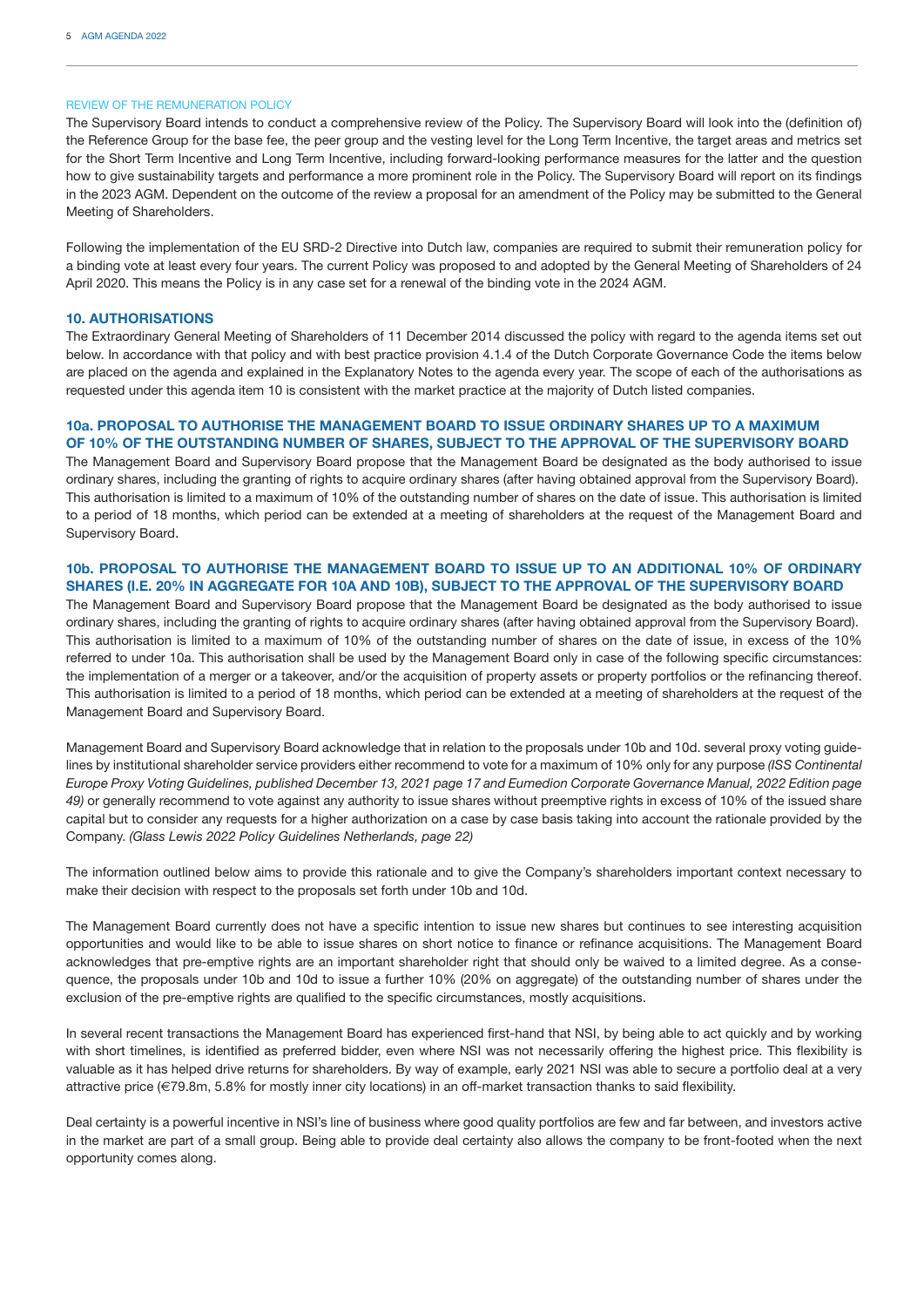Whereas in the past new acquisitions could be funded out of non-core disposals, with the restructuring of NSI now completed and with all non-core assets already having been disposed of, Management believes equity issuance could in certain circumstances be more accretive to shareholders to acquire assets than having to sell existing core assets.

The decision to issue shares would be assessed against share price in relation to NAV and the accretion of the acquisition at hand to ensure optimal value creation and avoid a share issuance that would be too dilutive.

For a large company, issuing 10% of share capital might typically prove sufficient to finance most acquisitions. For a small one, like NSI, active in a very capital intensive business, it can be too restrictive.

Based on NSI's market capitalization at 31 December 2021 of €689,437,245 the issuance of 10% of the currently outstanding number of shares would amount to proceeds of approximately €69 million.

Moreover, part of the first 10% of stock that can be issued under the authorization under 10a. will be used for stock dividend purposes, in which we recognise shareholder rights by treating all existing shareholders equally and fairly. Net of stock dividend, at current market capitalisation, this would result in roughly €40m that NSI could effectively issue. In order to respect the internal LTV target, this would finance an acquisition of say, some €60m. Looking at NSI's strategy to increase the individual asset size, being allowed to only issue 10% of share capital would severely limit NSI's acquisition capabilities to maybe one acquisition a year.

Historically, NSI has seen a steady flow of interesting acquisition opportunities. That said, while being able to issue 20% of share capital in the past, present management have always acted in the shareholders best interests. It should be noted that acquisitions for the sake of growing the business are not part of NSI's strategy. The Management Board is however cognizant of the limitations of size in the listed real estate space and believes the current platform not only could manage a larger portfolio, but liquidity in the shares could be improved while the options on the debt side (in terms of cost and diversification) would also benefit from larger scale. By pursuing the right acquisition opportunities, the Management Board is confident it can drive superior shareholder returns thanks to the benefits of a more optimal size.

As it stands, NSI currently has a development project pipeline of circa €270m, to be disbursed over the next three years. Given the current portfolio size of €1.3bn, this will use most of the company's balance sheet capacity already.

The Management Board would prefer to have the flexibility to issue an additional 10% of the outstanding number of shares, - without having to convene a new General Meeting of Shareholders - to increase the capacity to acquire new assets that would fit the strategy, help improve returns and improve operating efficiency, without jeopardising the balance sheet by utilising debt only to finance these new acquisitions. The additional acquisition capacity from any such an increase in the equity capital equates to less than 10% of the existing portfolio by value (per 31 December 2021).

## **10c. PROPOSAL TO AUTHORISE THE MANAGEMENT BOARD TO LIMIT OR EXCLUDE PRE-EMPTIVE RIGHTS UPON THE ISSUANCE OF ORDINARY SHARES ISSUED UNDER 10A, SUBJECT TO THE APPROVAL OF THE SUPERVISORY BOARD**

The Management Board and Supervisory Board propose that the Management Board be designated as the body authorised to limit or exclude the pre-emptive rights that take effect upon the issue of ordinary shares or granting of rights to acquire ordinary shares (after having obtained approval to do so from the Supervisory Board).

This authorisation is limited to a maximum of 10% of the outstanding number of shares on the date of issue.

This authorisation is limited to a period of 18 months, which period can be extended at a meeting of shareholders at the request of the Management Board and Supervisory Board.

## **10d. PROPOSAL TO AUTHORISE THE MANAGEMENT BOARD TO LIMIT OR EXCLUDE PRE-EMPTIVE RIGHTS UPON THE ISSUANCE OF ORDINARY SHARES ISSUED UNDER 10B, SUBJECT TO THE APPROVAL OF THE SUPERVISORY BOARD**

The Management Board and Supervisory Board propose that the Management Board be designated as the body authorised to limit or exclude the pre-emptive rights that take effect upon the issue of ordinary shares or granting of rights to acquire ordinary shares (after having obtained approval to do so from the Supervisory Board).

This authorisation to limit or exclude the pre-emptive rights is limited to a maximum of 10% of the outstanding number of shares on the date of issue, and in excess of the 10% referred to under 10a. This authorisation shall be used by the Management Board only in case of issuances of ordinary shares in the following specific circumstances: the implementation of a merger or a takeover, and/or the acquisition of property assets or property portfolios, or the refinancing thereof.

This authorisation is limited to a period of 18 months, which period can be extended at a meeting of shareholders at the request of the Management Board and Supervisory Board.

We refer to our explanations under item 10b. above which provide important context necessary for the Company's shareholders to make their decision with respect to the authorisation to limit or exclude pre-emptive rights upon the issuance of ordinary shares issued under 10b, subject to the approval of the Supervisory Board.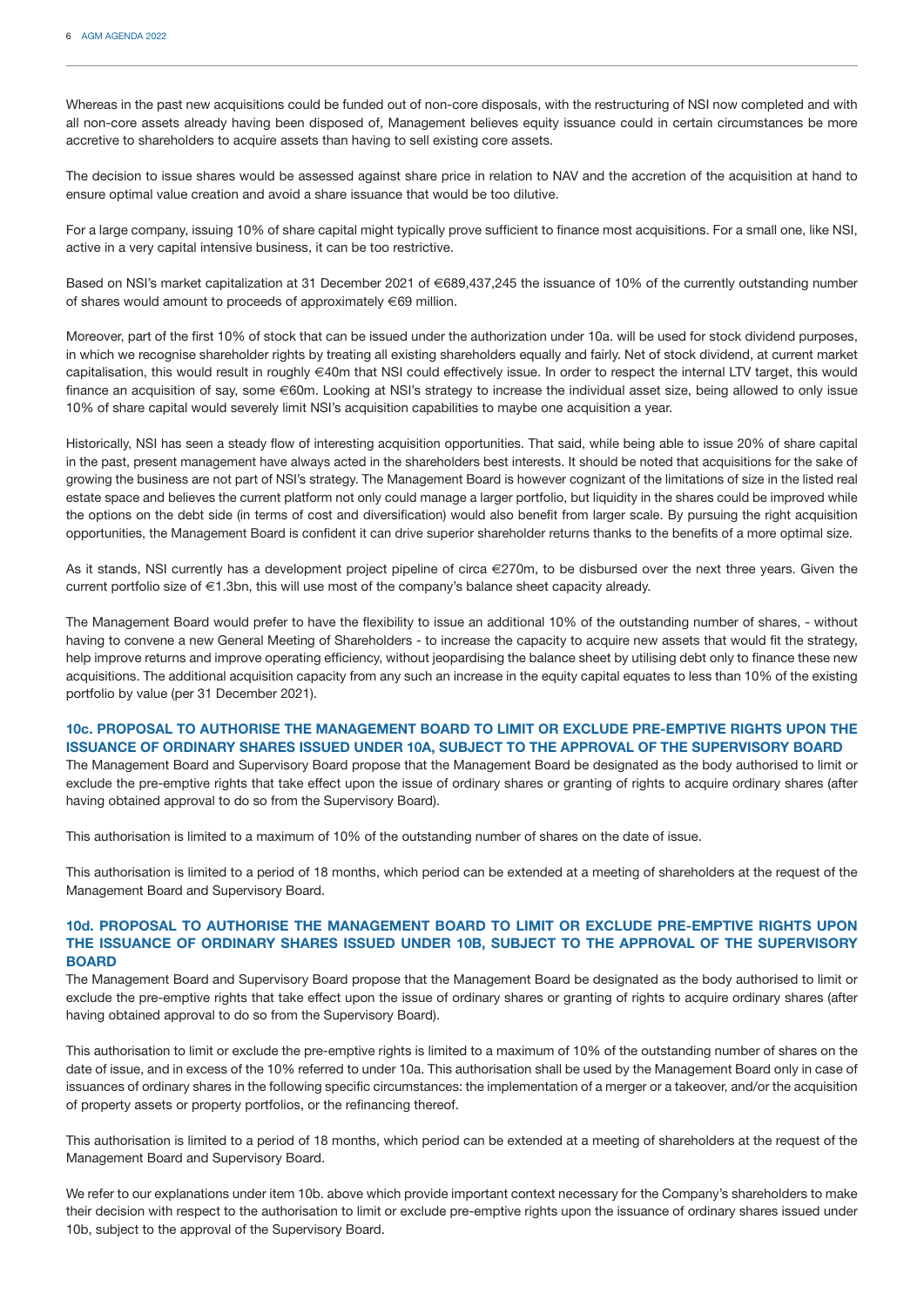## **10e. PROPOSAL TO AUTHORISE THE MANAGEMENT BOARD TO BUY BACK ORDINARY SHARES IN THE COMPANY'S OWN CAPITAL, SUBJECT TO THE APPROVAL OF THE SUPERVISORY BOARD**

The Management Board and Supervisory Board propose that the Management Board be designated as the body authorised to buy back the company's own shares on the stock market or otherwise, up to a maximum of 10% of the outstanding number of shares, on condition that the company may not hold more than 10% of the issued capital (after having obtained approval for this from the Supervisory Board). Ordinary shares can be acquired for a price that lies between the nominal value of a share and 10% above the average closing price of the share calculated over five trading days prior to the day of purchase. This authorisation is limited to a period of 18 months, which period can be extended at a meeting of shareholders at the request of the Management Board and Supervisory Board.

## **11. OUTLOOK FOR 2022**

The Management Board will highlight the outlook for the year 2022.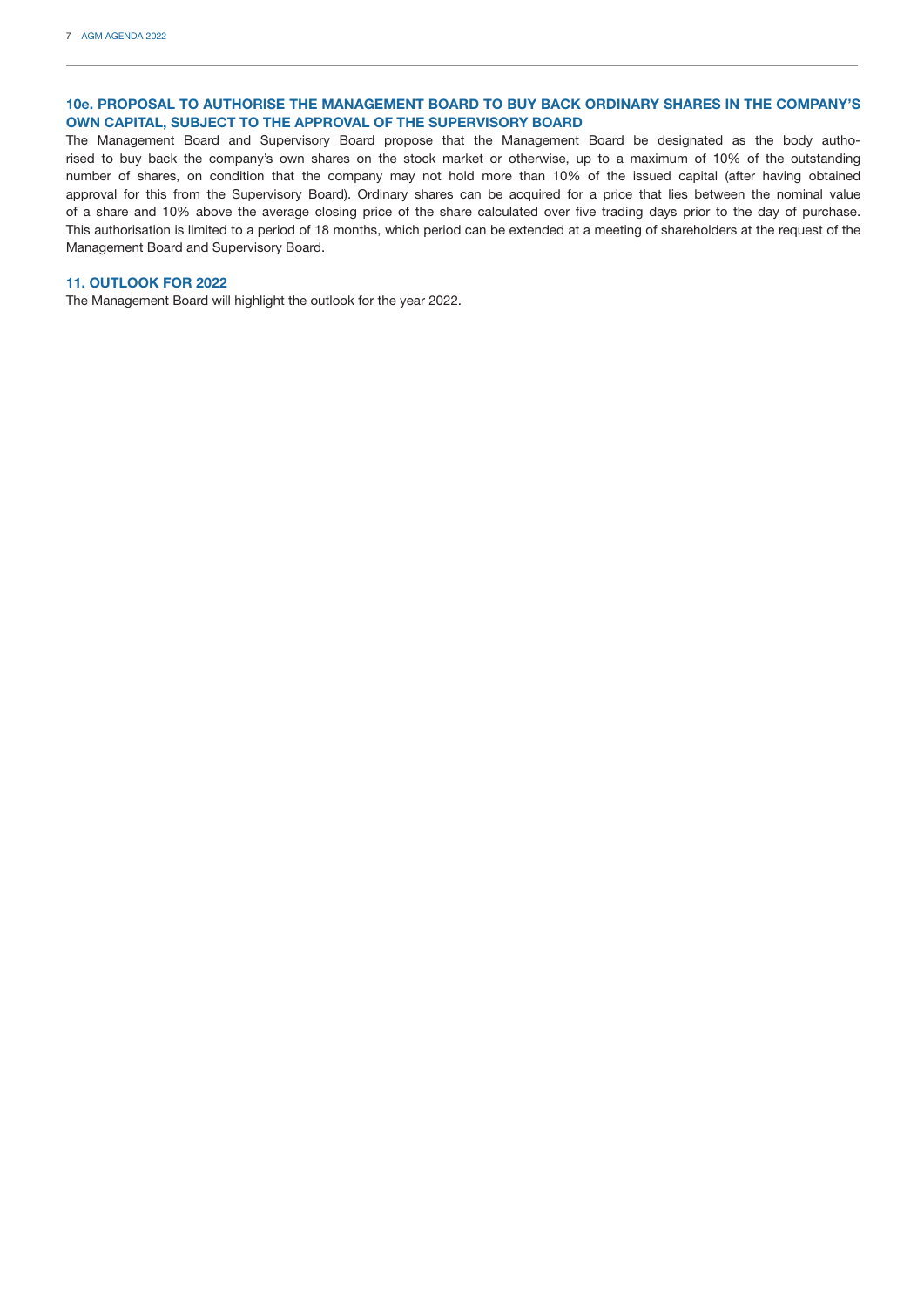## **HOW TO REGISTER FOR THE MEETING**

The full agenda for the General Meeting of Shareholders, with supplementary notes and a copy of the 2021 annual report and financial statements are available at the company's offices and via www.nsi.nl.

#### HYBRID AGM

The Management Board and Supervisory Board are looking forward to an inspiring dialogue with our shareholders during our General Meeting of Shareholders. In the light of Covid-19 and health concerns NSI has decided to hold a Hybrid (Physical & Virtual) General Meeting in accordance with the emergency act adopted by the Dutch government on 24 April 2020. This means that shareholders or their proxyholders can attend in person but that there will also be a live webcast of the AGM.

In addition to the option of asking questions in real time during the meeting, shareholders are given the opportunity to submit written questions on the agenda items in advance of the meeting by email to ir@nsi.nl no later than 2 pm (CET) on Tuesday 12 April 2022. Shareholders who have timely submitted written questions in advance in the way described above may ask additional questions during the meeting (by using the live chat function during the meeting). Questions from shareholders will be accepted only if the shareholder has duly and timely complied with the hereinafter explained registration procedure.

NSI will address these questions either before the General Meeting on its website or during the General Meeting. For further information please visit our website www.nsi.nl or contact Investor Relations at ir@nsi.nl.

Further instructions for participation in the Virtual meeting may be provided via www.abnamro.com/evoting and/or NSI's website.

#### REGISTRATION OF MEETING RIGHTS

Persons who (1) are registered in one of the registers or sub registers mentioned below as of 18 March 2022 (the "Registration date") after the processing of all new registrations and cancelled registrations as of this date and (2) have signed up in the manner described below can participate in the meeting.

For shareholders, the administrations of the intermediaries as defined in the Securities (Bank Giro Transactions) Act (the "Intermediaries"), which show who is entitled to the particular shares as of the Registration date, are designated as registers or sub registers.

#### REGISTRATION AND SIGN-UP

Shareholders or their authorised representatives who wish to participate in this meeting can sign up in writing from 19 March 2022 until no later than 17.30 hours CET on 8 April 2022 with the Intermediary whose administration holds their shares or via www.abnamro.com/evoting. No later than at 14.00 hours CET on 11 April 2022, the Intermediaries must provide ABN AMRO with an electronic statement via www. abnamro.com/intermediary stating the number of shares held by the particular holder on the Registration date and being reported for registration. ABN AMRO will send these holders an admission ticket via the Intermediary.

#### VIRTUAL ATTENDANCE AND VOTING PROCESS

Shareholders who wish to attend the Virtual AGM via the online platform can log in with their user account and password via www. abnamro.com/evoting. If a Shareholder is a new user and does not yet have a user account and password, said Shareholder can register his or her own account and password via http://www.abnamro.com/evoting. Additional instructions for logging in or creating a new user account or password are available at http://www.abnamro.com/evoting.

Shareholders can follow the proceedings during the Virtual AGM via the aforementioned webcast and vote electronically during the Virtual AGM using their smartphone, tablet, laptop or PC, via the online platform at http://www.abnamro.com/evoting. This only applies insofar as the intermediary of the Shareholder makes online voting possible.

Shareholders who have registered to attend the Virtual AGM virtually will receive an email confirmation including a unique link. Shareholders can use this link to log into the online platform of the Virtual AGM by means of a two-step verification process (with SMS verification). Shareholders can log into the online platform of the Virtual AGM from 12:00 (noon) (CET) until the start of the Virtual AGM at 2:00 pm (CET) on 15 April 2022.

Shareholders who have not logged in via the online platform before the start of the Virtual AGM will not be able to vote during the Virtual AGM and will only be able to see, hear or otherwise follow the Virtual AGM. The timing of the opening of the voting on the Virtual AGM's voting items will be set in accordance with the provisions of NSI's Policy regarding Virtual General Meeting of Shareholders.

#### TERMS AND CONDITIONS VIRTUAL AGM

NSI's terms and conditions for the Virtual AGM apply to Shareholders who wish to participate in the Virtual AGM via the online platform. You can find more information about virtual participation in the Virtual AGM in NSI's Policy regarding Virtual General Meeting of Shareholders. These terms and conditions are available via www.nsi.nl.